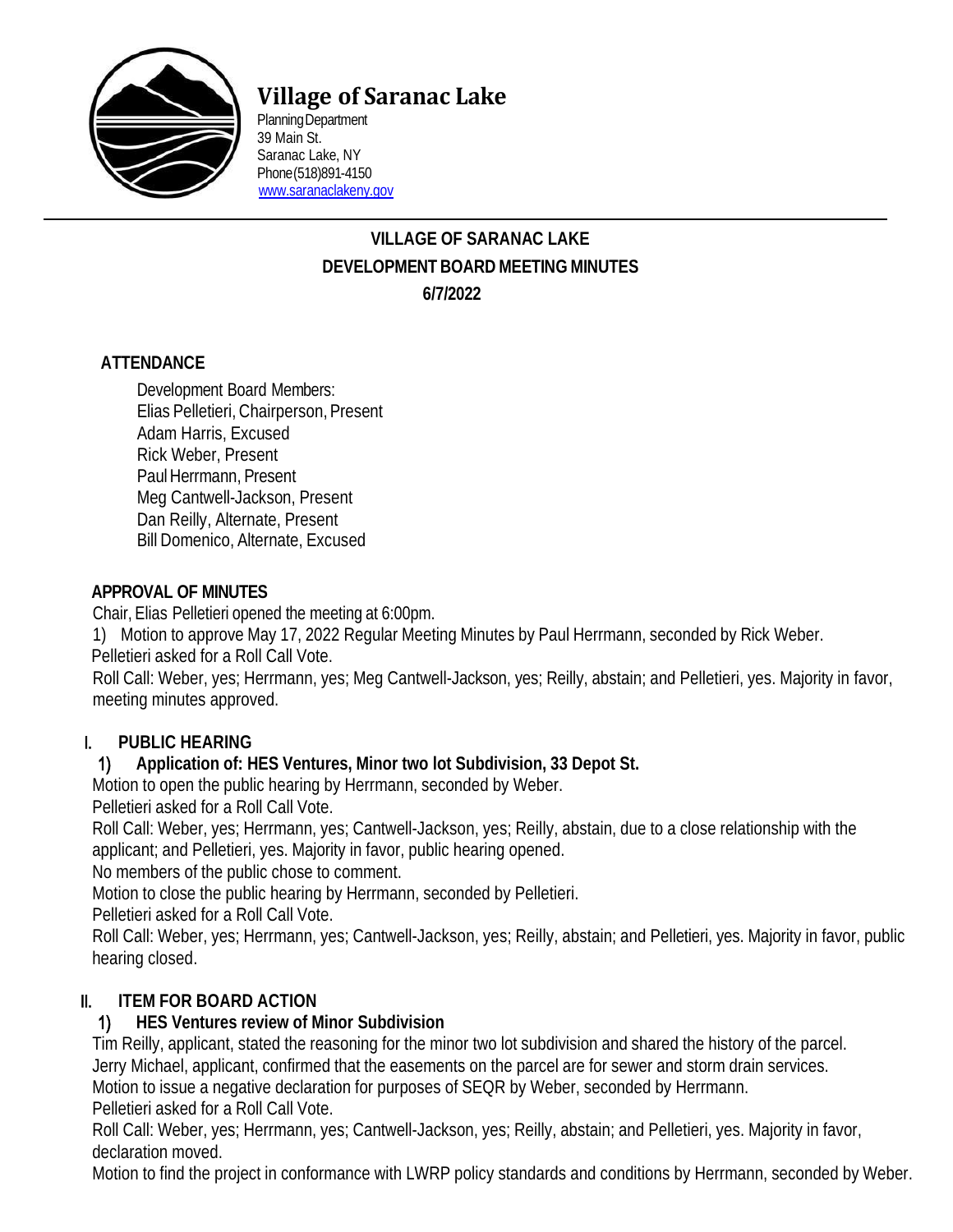Pelletieri asked for a Roll Call Vote.

Roll Call: Weber, yes; Herrmann, yes; Cantwell-Jackson, yes; Reilly, abstain; and Pelletieri, yes. Majority in favor, declaration moved.

Motion to approve Minor Subdivision with conditions that (1) Approval of the two-lot subdivision does not authorize any other new land use and development on either parcel, (2) All new land use and development on the parcels created through this subdivision shall be in compliance with Village of Saranac Lake Code Chapter 106, Development Code, and (3) Survey maps and/or deeds for project as approved shall be submitted to Franklin County, NY, by Herrmann, seconded by Cantwell-Jackson.

Pelletieri asked for a Roll Call Vote.

Roll Call: Weber, yes; Herrmann, yes; Cantwell-Jackson, yes; Reilly, abstain; and Pelletieri, yes. Majority in favor, project approved.

## **III. PUBLIC HEARING**

## **2) Application of: Schwartzberg/Black Mountain Architecture, Area Variance at 16 Academy St.**

Motion to open the public hearing by Pelletieri, seconded by Reilly.

Pelletieri asked for a Roll Call Vote.

Roll Call: Weber, yes; Herrmann, yes; Cantwell-Jackson, yes; Reilly, yes; and Pelletieri, yes. All in favor, public hearing opened.

John Huttlinger, neighbor at 30 Academy St., stated support for the proposed project.

Ken Wiley, neighbor at 14 Academy St., stated his and his wife, Patty's, support for the proposed project.

Motion to close the public hearing by Herrmann, seconded by Weber.

Pelletieri asked for a Roll Call Vote.

Roll Call: Weber, yes; Herrmann, yes; Cantwell-Jackson, yes; Reilly, yes; and Pelletieri, yes. All in favor, public hearing closed.

# **IV. ITEM FOR BOARD ACTION**

## **2) Schwartzberg/Black Mountain Architecture review of Area Variance**

Jesse Schwartzberg, applicant, introduced the project to the Board and explained that Black Mountain Architecture is expanding and so will be tearing down the existing structure to replace it with office space in a two-story building. He stated that this project will be back before the Board for Site Plan Review soon.

Motion to approve Area Variance by Herrmann, seconded by Cantwell-Jackson.

Pelletieri asked for a Roll Call Vote.

Roll Call: Weber, yes; Herrmann, yes; Cantwell-Jackson, yes; Reilly, yes; and Pelletieri, yes. All in favor, project approved.

# **V. PUBLIC HEARING**

#### **3) Application of: Saranac Lake Brewing Company, LLC, Site Plan Amendment for a brewpub at 79 Woodruff St.**

Motion to open the public hearing by Herrmann, seconded by Weber.

Pelletieri asked for a Roll Call Vote.

Roll Call: Weber, yes; Herrmann, yes; Cantwell-Jackson, yes; Reilly, yes; and Pelletieri, yes. All in favor, public hearing opened.

Dave Filsinger, Trestle Street, LLC, 91 Woodruff Street, coordinator/owner, stated his support for the revised aspects of the proposed project, however, he asked that the tree in the southwest corner of the parcel be removed by the applicant. He asked about the results of the boring test on site that was used to form the stormwater management plan. Motion to close the public hearing by Herrmann, seconded by Reilly.

Pelletieri asked for a Roll Call Vote.

Roll Call: Weber, yes; Herrmann, yes; Cantwell-Jackson, yes; Reilly, yes; and Pelletieri, yes. All in favor, public hearing closed.

# **VI. ITEM FOR BOARD ACTION**

# **3) Saranac Lake Brewing Company, LLC review of Site Plan Amendment**

Pelletieri stated that the APA review for this project is complete and that the Saranac Lake Brewing Company has a settlement.

Weber asked the applicant about the geotech reports for the infiltration system and ground water measurements on site. He also asked for confirmation on the number of raingardens included in this site plan.